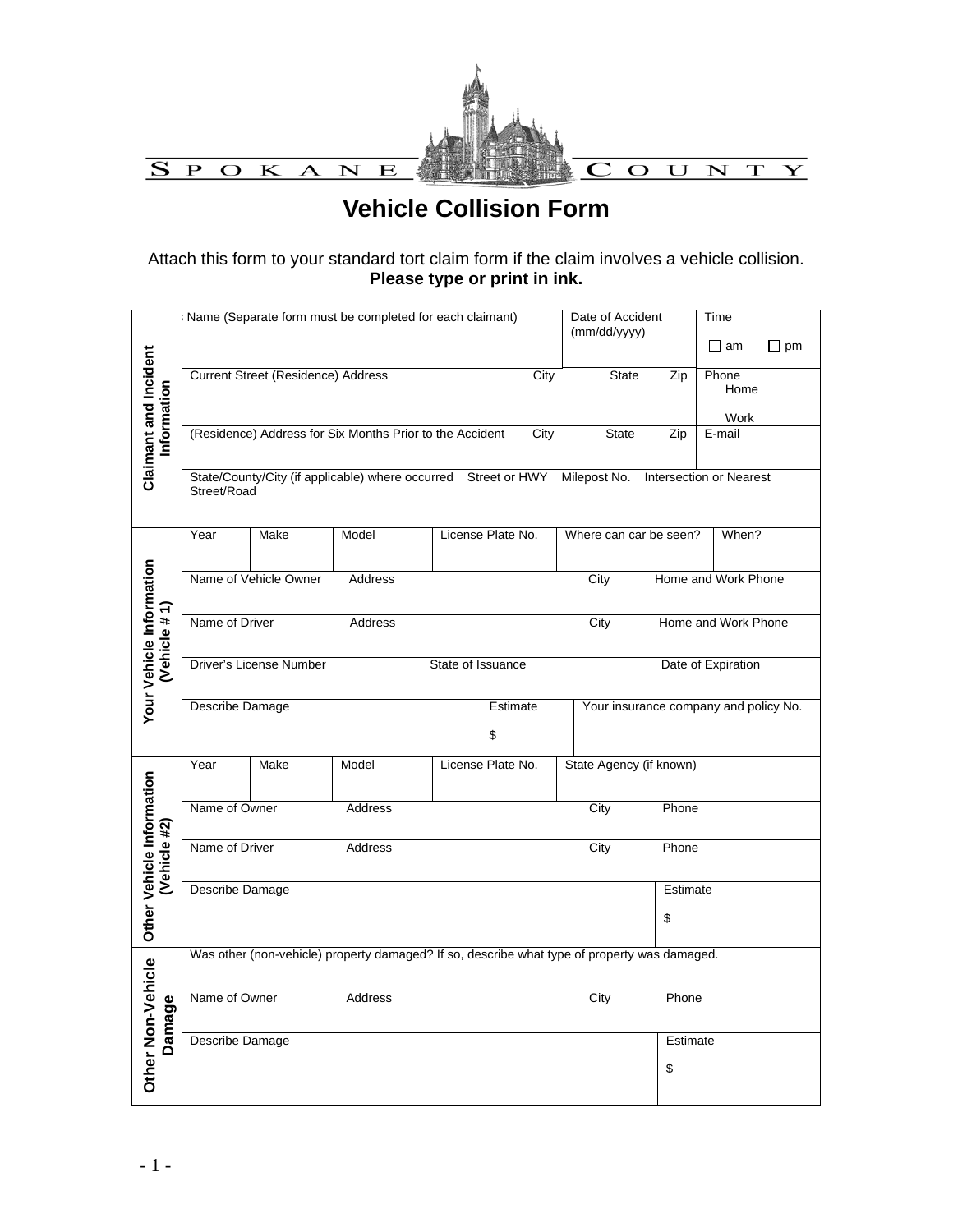|                        | Name | Address                                      | Phone | Injury  | Age | VEH <sub>1</sub> | VEH <sub>2</sub> | VEH <sub>3</sub> | PED | OTH |
|------------------------|------|----------------------------------------------|-------|---------|-----|------------------|------------------|------------------|-----|-----|
|                        |      |                                              | Home  |         |     |                  |                  |                  |     |     |
|                        |      |                                              | Work  |         |     |                  |                  |                  |     |     |
|                        |      |                                              | Home  |         |     |                  |                  |                  |     |     |
| <b>Injured Parties</b> |      |                                              | Work  |         |     |                  |                  |                  |     |     |
|                        |      |                                              | Home  |         |     |                  |                  |                  |     |     |
|                        |      |                                              | Work  |         |     |                  |                  |                  |     |     |
|                        |      | Name (Attach Additional Sheets If Necessary) |       | Address |     |                  |                  | Phone            |     |     |
|                        |      |                                              |       |         |     |                  |                  | Home             |     |     |
|                        |      |                                              |       |         |     |                  |                  | Work             |     |     |
| Witnesses              |      |                                              |       |         |     |                  |                  | Home             |     |     |
|                        |      |                                              |       |         |     |                  |                  | Work             |     |     |
|                        |      |                                              |       |         |     |                  |                  | Home             |     |     |
|                        |      |                                              |       |         |     |                  |                  | Work             |     |     |
|                        |      |                                              |       |         |     |                  |                  |                  |     |     |

## *Complete All Details*

Describe conduct and circumstances causing injury or damages and explain the extent of medical, physical or mental injuries. Please identify name, address, and telephone number of treating physicians and other medical providers. Please attach property damage estimates and/or all medical bills in support of your claim. If necessary, attach additional pages containing information in this format.

\_\_\_\_\_\_\_\_\_\_\_\_\_\_\_\_\_\_\_\_\_\_\_\_\_\_\_\_\_\_\_\_\_\_\_\_\_\_\_\_\_\_\_\_\_\_\_\_\_\_\_\_\_\_\_\_\_\_\_\_\_\_\_\_

\_\_\_\_\_\_\_\_\_\_\_\_\_\_\_\_\_\_\_\_\_\_\_\_\_\_\_\_\_\_\_\_\_\_\_\_\_\_\_\_\_\_\_\_\_\_\_\_\_\_\_\_\_\_\_\_\_\_\_\_\_\_\_\_

\_\_\_\_\_\_\_\_\_\_\_\_\_\_\_\_\_\_\_\_\_\_\_\_\_\_\_\_\_\_\_\_\_\_\_\_\_\_\_\_\_\_\_\_\_\_\_\_\_\_\_\_\_\_\_\_\_\_\_\_\_\_\_\_

\_\_\_\_\_\_\_\_\_\_\_\_\_\_\_\_\_\_\_\_\_\_\_\_\_\_\_\_\_\_\_\_\_\_\_\_\_\_\_\_\_\_\_\_\_\_\_\_\_\_\_\_\_\_\_\_\_\_\_\_\_\_\_\_

\_\_\_\_\_\_\_\_\_\_\_\_\_\_\_\_\_\_\_\_\_\_\_\_\_\_\_\_\_\_\_\_\_\_\_\_\_\_\_\_\_\_\_\_\_\_\_\_\_\_\_\_\_\_\_\_\_\_\_\_\_\_\_\_

\_\_\_\_\_\_\_\_\_\_\_\_\_\_\_\_\_\_\_\_\_\_\_\_\_\_\_\_\_\_\_\_\_\_\_\_\_\_\_\_\_\_\_\_\_\_\_\_\_\_\_\_\_\_\_\_\_\_\_\_\_\_\_\_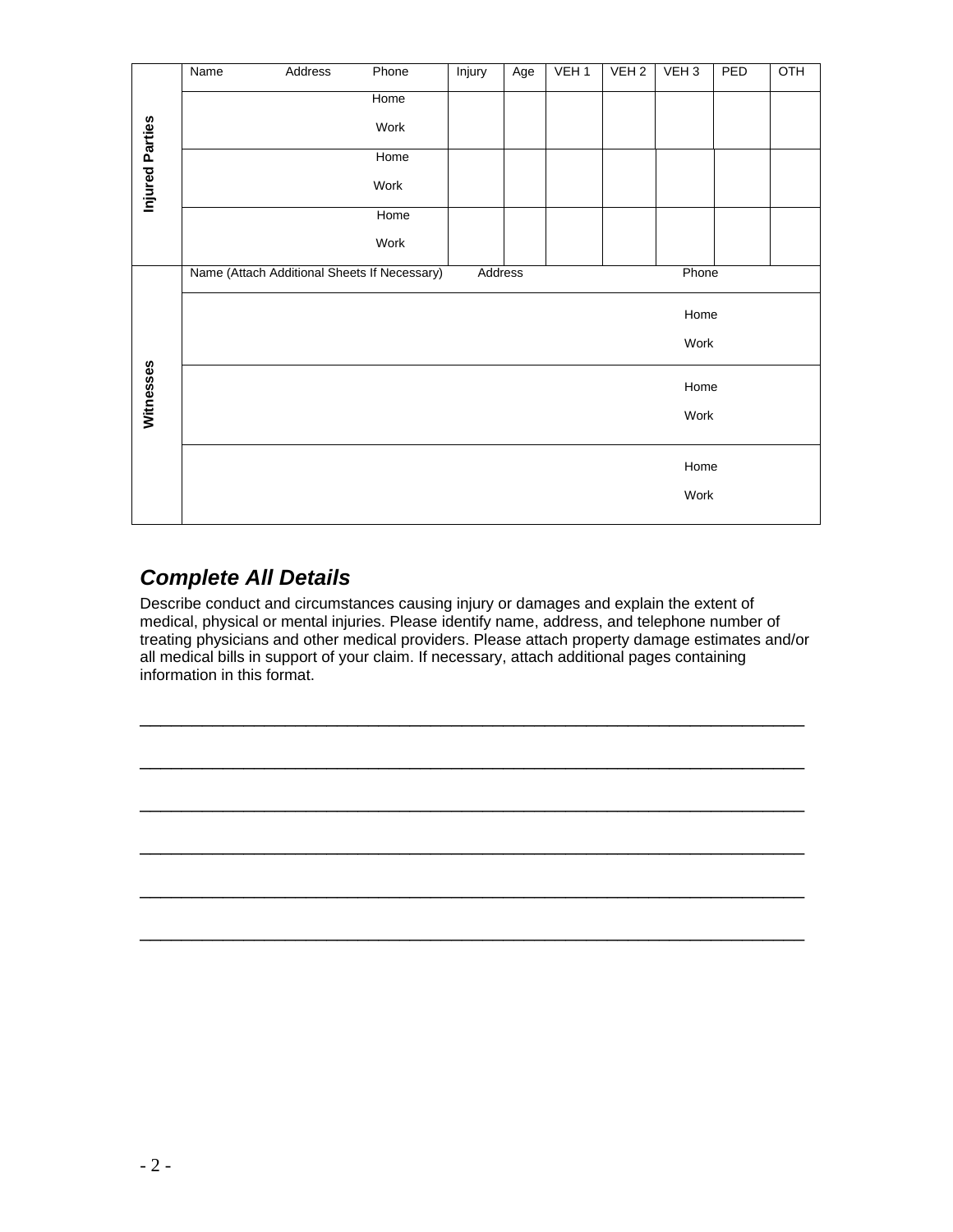#### **Road, Vehicle, Weather Conditions**



| Describe the Road (check one or more) |                   |                         |  |  |
|---------------------------------------|-------------------|-------------------------|--|--|
| $\Box$ Straight Road                  | $\Box$ Hillcrest  | □ One Lane              |  |  |
| $\Box$ Curve – R or L                 | $\Box$ Uphill     | □ One and One-Half Lane |  |  |
| I Level                               | $\sqcap$ Downhill | □ Two Lane or Four Lane |  |  |

| <b>Light Conditions</b><br>(check one)                                     | <b>Traffic Control</b>                                                         | Type of Road<br>(check one or more)                                   |  |  |
|----------------------------------------------------------------------------|--------------------------------------------------------------------------------|-----------------------------------------------------------------------|--|--|
| Daylight<br>Dawn<br>$\mathsf{L}$<br>$\Box$ Dusk<br>Dark Street - Lights On | Vehicle<br>2<br>$\Box$ Signals<br>П<br>$\Box$ Stop Sign<br>$\Box$ Flashing Red | Vehicle<br>2<br>$\Box$ One Way<br>$\Box$ Two Way<br>$\Box$ Reversible |  |  |
| Dark Street - Lights Off<br>Dark No Street Light                           | $\Box$ RR Signal<br>Officer/Flagman<br>$\blacksquare$                          | $\Box$ Interchange<br>Loop Ramp<br>$\Box$ Alley                       |  |  |
| Other (specify)                                                            | $\Box$ Yield Sign                                                              | $\Box$ Two Way Left Turn Lanes                                        |  |  |
|                                                                            | □ No Traffic Control<br>Other<br>$\blacksquare$                                | Separated<br>Divided<br>Undivided                                     |  |  |

| <b>Vehicle Condition</b><br>Vehicle(check one or more) | Road Surface<br>Vehicle<br>(check one) | Weather<br>(check one)                    |
|--------------------------------------------------------|----------------------------------------|-------------------------------------------|
| 2<br>Defective Brakes                                  | 2<br>$\Box$ Dry                        | Clear, Cloudy or Overcast<br>$\mathbf{1}$ |
| Defective Headlights                                   | Wet                                    | $\Box$ Raining                            |
| Defective Rear Lights                                  | Snow                                   | $\Box$ Snowing                            |
| $\sqcap$ Tires Worn                                    | l Ice                                  | $\Box$ Fog                                |
| <b>Punctured or Blown Tires</b>                        | Other (Specify)                        | $\Box$ Other (Specify)                    |
| Other (Specify)                                        |                                        |                                           |